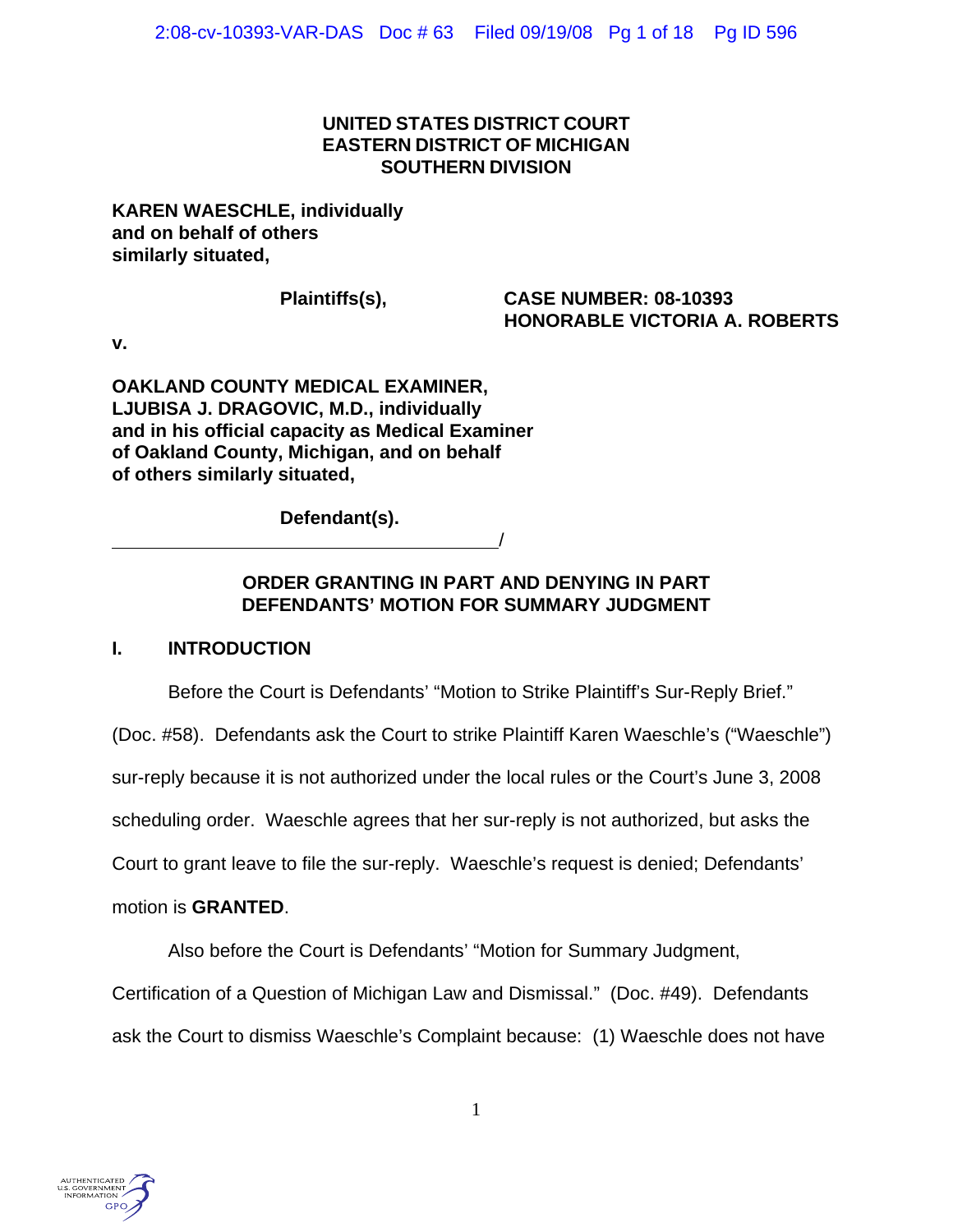#### 2:08-cv-10393-VAR-DAS Doc # 63 Filed 09/19/08 Pg 2 of 18 Pg ID 597

a constitutionally protected property interest in a deceased relative's body parts; and (2) they are either entitled to governmental immunity on her state law claims, or, her state law claims fail to state a claim upon which relief can be granted.

If the Court finds Waeschle has a constitutionally protected property interest in a deceased relative's body parts, Defendants ask the Court to find they are entitled to qualified immunity because that interest is not clearly established.

In the alternative, Defendants ask the Court to certify this question to the Michigan Supreme Court: Does Waeschle have a constitutionally protected property interest in a deceased relative's body parts that are removed during a lawful autopsy to determine the cause of death?

Oral argument was heard on September 16, 2008.

For the following reasons, Defendants' motion is **GRANTED IN PART AND**

**DENIED IN PART.** The Court finds Waeschle has a federally protected constitutional right to her mother's body parts, grounded in the Fourteenth Amendment Due Process Clause. That right is clearly established. Because this is a federal cause of action, it is not necessary to certify a question to the Michigan Supreme Court.

#### **II. BACKGROUND**

Waeschle's mother, Katherine Weins ("Weins"), lived in the Bortz Nursing Home. On August 28, 2006, the nursing home staff discovered Weins lying on the floor in a pool of blood. Weins was transported to the Huron Valley Hospital; the hospital diagnosed her with a closed head injury and scalp laceration.

Weins died on September 7, 2006. Because there was a suspicion that the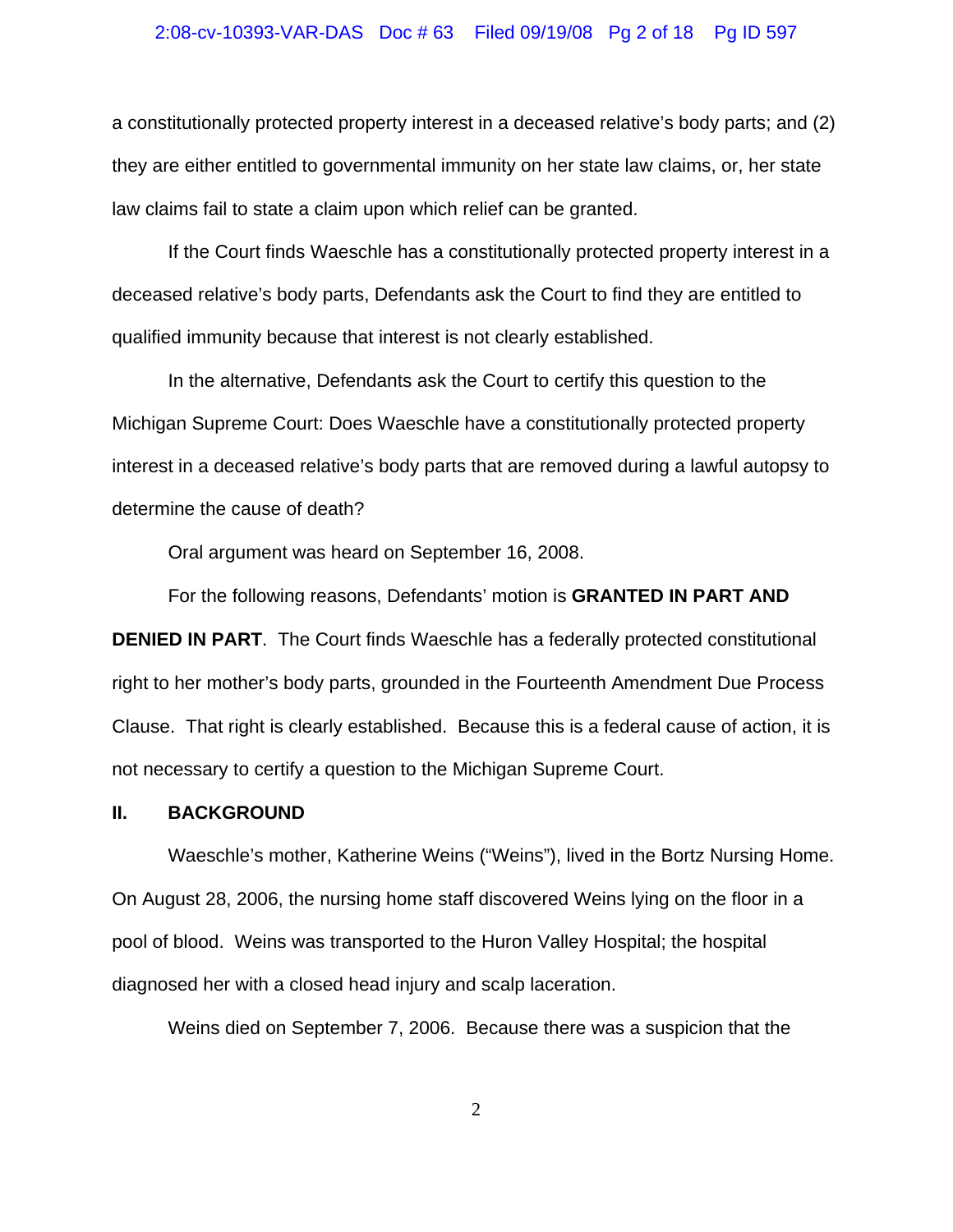#### 2:08-cv-10393-VAR-DAS Doc # 63 Filed 09/19/08 Pg 3 of 18 Pg ID 598

nursing home staff neglected or abused Weins: (1) the West Bloomfield Township Police Department initiated a criminal investigation; and (2) Dr. Ruben Ortiz-Reyes ("Dr. Ortiz-Reyes"), an Oakland County Deputy Medical Examiner, conducted an autopsy on September 8, 2006 pursuant to Michigan law. *See* MCLA §52.202(1) ("A county medical examiner or deputy county medical examiner shall investigate the cause and manner of death of an individual under each of the following circumstances: (a) The individual dies by violence[;] (b) The individual's death is unexpected").

During Weins's autopsy, Dr. Ortiz-Reyes removed her brain and placed it in formaldehyde for further studies. According to Dr. Ljubisa J. Dragovic, the Oakland County Medical Examiner, the standard procedure is to retain a deceased person's brain for further studies when the individual suffered a closed head injury and a criminal investigation is pending. That procedure is authorized by Michigan law. *See* MCLA §52.205(5) ("the medical examiner may retain, as long as may be necessary, any portion of the body believed by the medical examiner to be necessary for the detection of any crime"). After a forensic examination, Defendants say Weins's brain was disposed of as medical waste.

Waeschle discovered Weins was cremated without her brain after she read the autopsy report. Her Complaint against Defendants alleges: (1) Defendants violated her Fourteenth Amendment due process rights by depriving her of Weins's brain without prior notice; (2) negligent infliction of emotional distress; and (3) intentional infliction of emotional distress. Waeschle does not contest the medical examiner's authority to remove the brain for forensic examination.

#### **III. STANDARD OF REVIEW**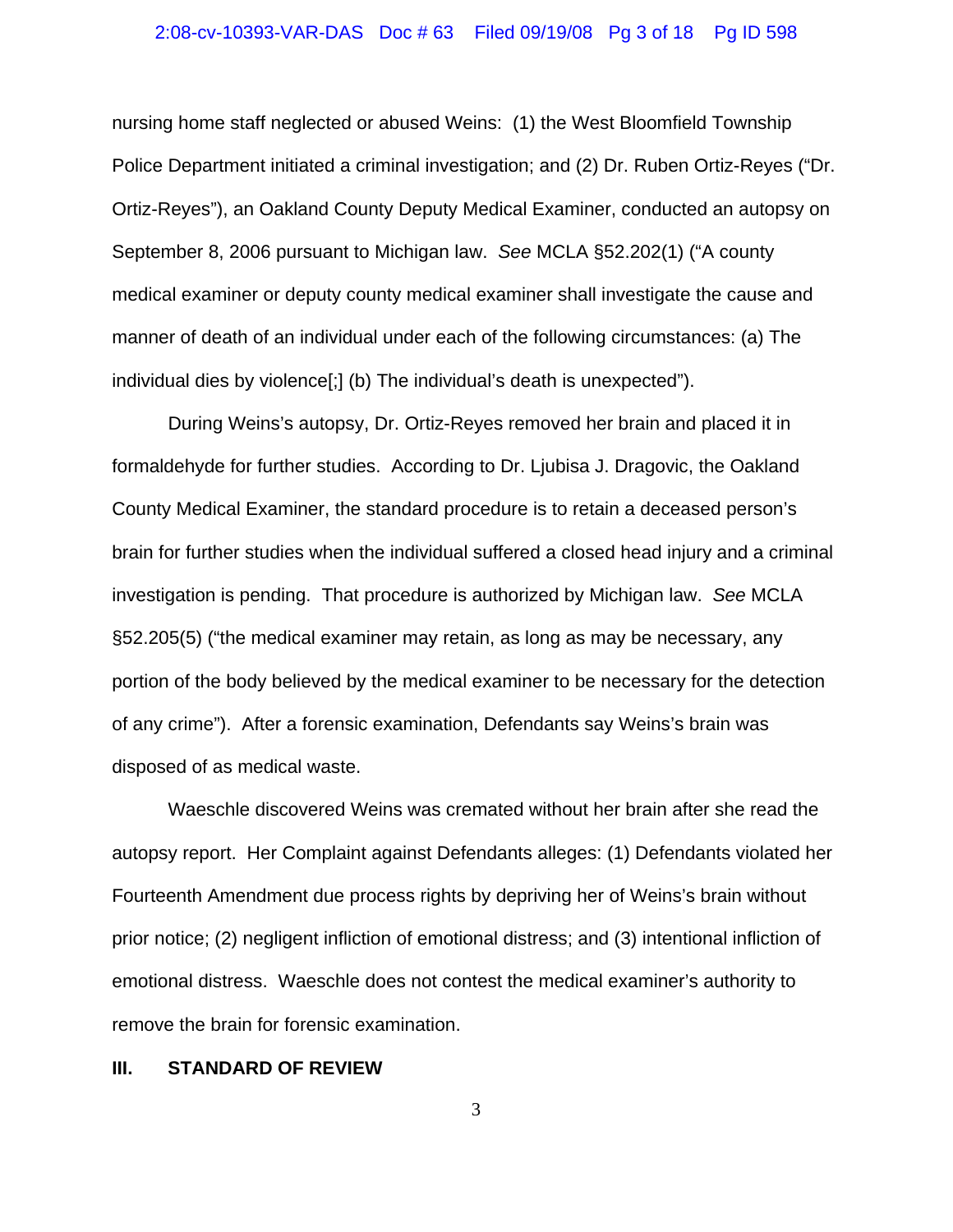#### 2:08-cv-10393-VAR-DAS Doc # 63 Filed 09/19/08 Pg 4 of 18 Pg ID 599

Waeschle's Fourteenth Amendment due process claim is reviewed under the summary judgment standard. Her state law claims are reviewed under Fed. R. Civ. P.  $12(b)(6)$ .

Fed. R. Civ. P. 56(c) provides that summary judgment is appropriate "if the pleadings, depositions, answers to interrogatories, and admissions on file, together with the affidavits, if any, show that there is no genuine issue as to any material fact and that the moving party is entitled to judgment as a matter of law." In reviewing a motion for summary judgment, "the evidence as well as all inferences drawn therefrom must be read in a light most favorable to the party opposing the motion." *Kochins v. Linden-Alimak, Inc*., 799 F.2d 1128, 1133 (6th Cir. 1986).

The movant has the initial burden to demonstrate the absence of a genuine issue of material fact. *Celotex Corp. v. Catrett*, 477 U.S. 317, 323 (1986). If the movant meets this burden, the nonmoving party must, by affidavit or otherwise as provided by Rule 56, "set forth specific facts showing that there is a genuine issue for trial." Fed. R. Civ. P. 56(e). A genuine issue of material fact exists "if the evidence is such that a reasonable jury could return a verdict for the nonmoving party." *Anderson v. Liberty Lobby, Inc*., 477 U.S. 242, 248 (1986). The essential inquiry is "whether the evidence presents a sufficient disagreement to require submission to a jury or whether it is so one-sided that one party must prevail as a matter of law." *Id.* at 251-52. If the nonmoving party does not respond with specific facts showing a genuine issue for trial, summary judgment is appropriate. *Emmons v. McLaughlin*, 874 F.2d 351, 353 (6th Cir. 1989).

When reviewing a motion under Fed. R. Civ. P. 12(b)(6), the trial court "must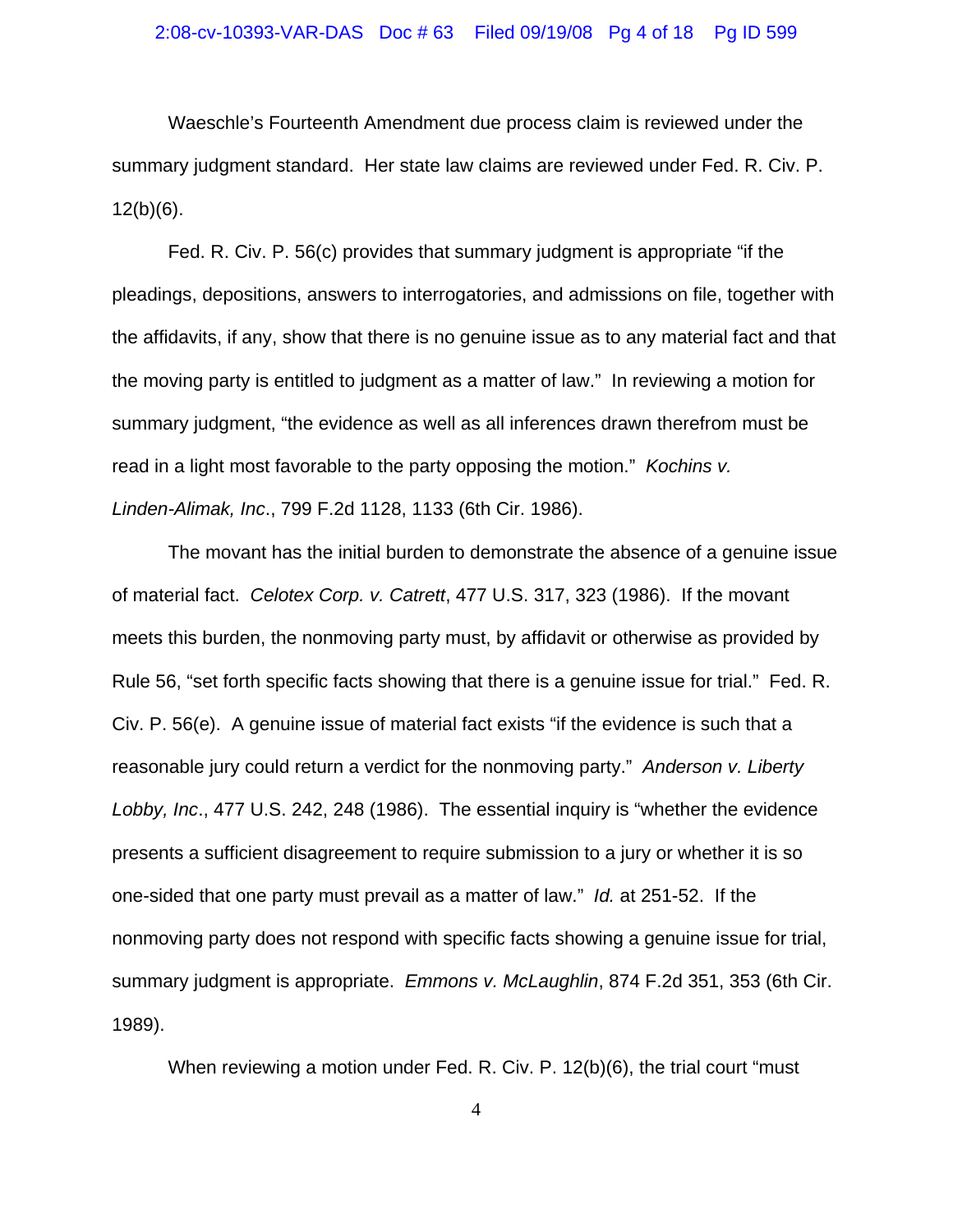construe the complaint liberally in the plaintiff's favor and accept as true all factual allegations and permissible inferences therein." *Gazette v. City of Pontiac*, 41 F.3d 1061, 1064 (6th Cir. 1994) (citing *Westlake v. Lucas*, 537 F.2d 857, 858 (6th Cir. 1976)); *see also Miller v. Currie*, 50 F.3d 373, 377 (6th Cir. 1995). Because a Fed. R. Civ. P. 12(b)(6) motion rests upon the pleadings rather than the evidence, "[i]t is not the function of the court [in ruling on such a motion] to weigh evidence or evaluate the credibility of witnesses." *Miller*, 50 F.3d at 377 (citing *Cameron v. Seitz*, 38 F.3d 264, 270 (6th Cir. 1994)). However, while this standard is decidedly liberal, it requires more than the bare assertion of legal conclusions. *In re DeLorean Motor Co.*, 991 F.2d 1236, 1240 (6th Cir. 1993) (citing *Scheid v. Fanny Farmer Candy Shops, Inc.*, 859 F.2d 434, 436 (6th Cir. 1988)). Rather, the complaint must contain either direct or inferential allegations respecting all the material elements to sustain a recovery under some viable legal theory. *DeLorean*, 991 F.2d at 1240 (citations omitted).

### **IV. APPLICABLE LAW AND ANALYSIS**

#### **A. The Fourteenth Amendment Due Process Protections**

To succeed on her 42 U.S.C. §1983 claim, grounded in the Fourteenth Amendment Due Process Clause, Waeschle must prove: (1) the deprivation of a property right "secured by the Constitution and the laws" of the United States; and (2) Defendants deprived her of that right acting under color of state law. *See Flagg Bros., Inc. v. Brooks*, 436 U.S. 149, 155 (1978). The parties do not dispute that Dr. Ortiz-Reyes was acting under color of state law when he removed/retained Weins's brain for further studies. Indeed, MCLA §52.205(5) permits the medical examiner to retain any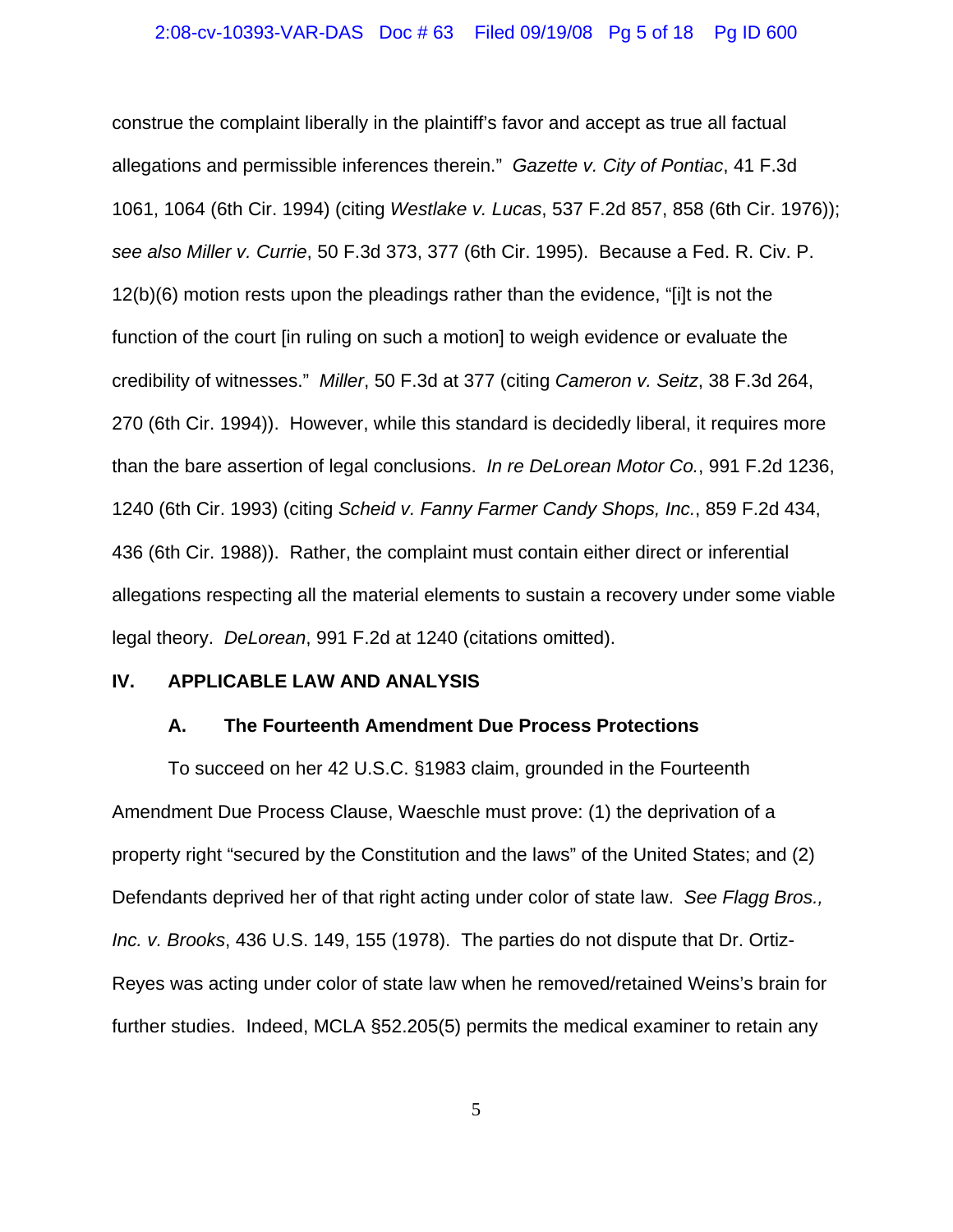#### 2:08-cv-10393-VAR-DAS Doc # 63 Filed 09/19/08 Pg 6 of 18 Pg ID 601

portion of a deceased person's body necessary for the detection of crime.

The issue in this case is whether Waeschle has a property interest in Weins's brain – protected by the United States Constitution – such that she was entitled to notice that Weins's brain was not included with her other remains.

Property interests are created and their dimensions are defined by state law. *Bd. of Regents v. Roth*, 408 U.S. 564, 577 (1972). This Court can look to the Michigan Supreme Court or other indicia of state law to determine if there is a declared property interest in a deceased relative's remains/body parts. *See Brotherton v. Cleveland*, 923 F.2d 477, 480 (6th Cir. 1991) (looking to "other indicia of state law," including state appellate court decisions to determine whether plaintiff has a protected property interest in her deceased husband's corneas); *Kveragas v. Scottish Inns, Inc.*, 733 F.2d 409, 412 (6th Cir. 1984).

Michigan law regarding general property rights are anchored in the right to possess. For example, *see* M Civ JI 19.02 – Possessor of Land – Definition. This standard instruction defines a "possessor" as, *inter alia*, a person who has the right to immediate occupation of land. The Court in *Brotherton* says Ohio avoided calling the surviving spouse's interest "property," but recognized that Ohio does grant the right to *possess* body parts of deceased relatives. *Brotherton*, 923 F.2d at 480-81 (citing *Everman v. Davis*, 54 Ohio App.3d 119, 122 (1989)).

While the legal definition of property is often tied to a physical object, the law of property has become more abstract, and a property right is often conceptualized as a "bundle of rights." *See Brotherton*, 923 F.2d at 481 (citing *Loretto v. Teleprompter Manhattan CATV Corp.*, 458 U.S. 419, 435 (1982)). These rights include the right to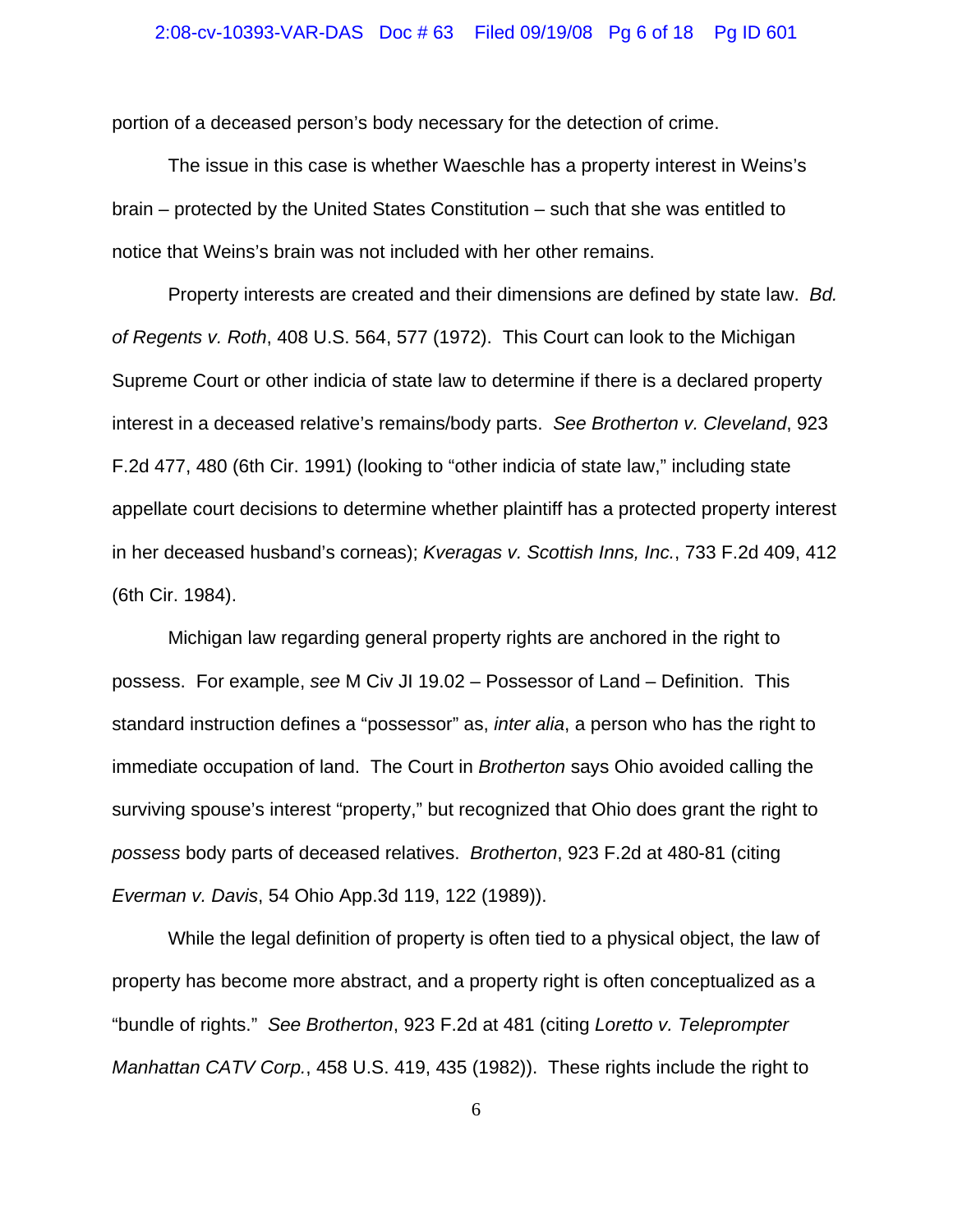possess, to use, to exclude, to profit, and to dispose. *Brotherton*, 923 F.2d at 481.

Importantly, the United States Supreme Court held that "'property' interests subject to procedural due process protection are not limited by a few rigid, technical forms. Rather, 'property' denotes a broad range of interests that are secured by 'existing rules or understandings.'" *Perry v. Sindermann*, 408 U.S. 593, 601 (1972) (quoting *Roth*, 408 U.S. at 577).

If a determination is made that the next-of-kin have a state protected property interest in a deceased relative's body parts/remains post-autopsy, the issue then is whether that interest rises to the level of a "legitimate claim of entitlement," because the Due Process Clause only protects those interests which rise to such a level. *Roth*, 408 U.S. at 577. Whether an interest rises to the level of a "legitimate claim of entitlement" protected by the Due Process Clause, is determined by federal law. *Memphis Light, Gas & Water Div. v. Craft*, 436 U.S. 1, 9 (1978) (citing *Roth*, 408 U.S. at 577; *Perry*, 408 U.S. at 602). "This determination does not rest on the label attached to a right granted by the state but rather on the substance of that right." *Brotherton*, 923 F.2d at 482 (citing *Mathews v. Eldridge*, 424 U.S. 319, 332; *Goldberg v. Kelly*, 397 U.S. 254 (1970)).

Waeschle relies on *Whaley v. County of Tuscola*, 58 F.3d 1111 (6th Cir. 1995) and *Dampier v. Grace Hosp. Corp.*, 233 Mich.App. 714 (1999). However, the Michigan Supreme Court, as far back as 1899, addressed the interest that next-of-kin have in a deceased relative's body parts.

*Doxtator v. Chicago & W. Michigan Ry. Co.*, 120 Mich. 596 (1899) stated the defendants were entitled to a directed verdict, not because the widow had no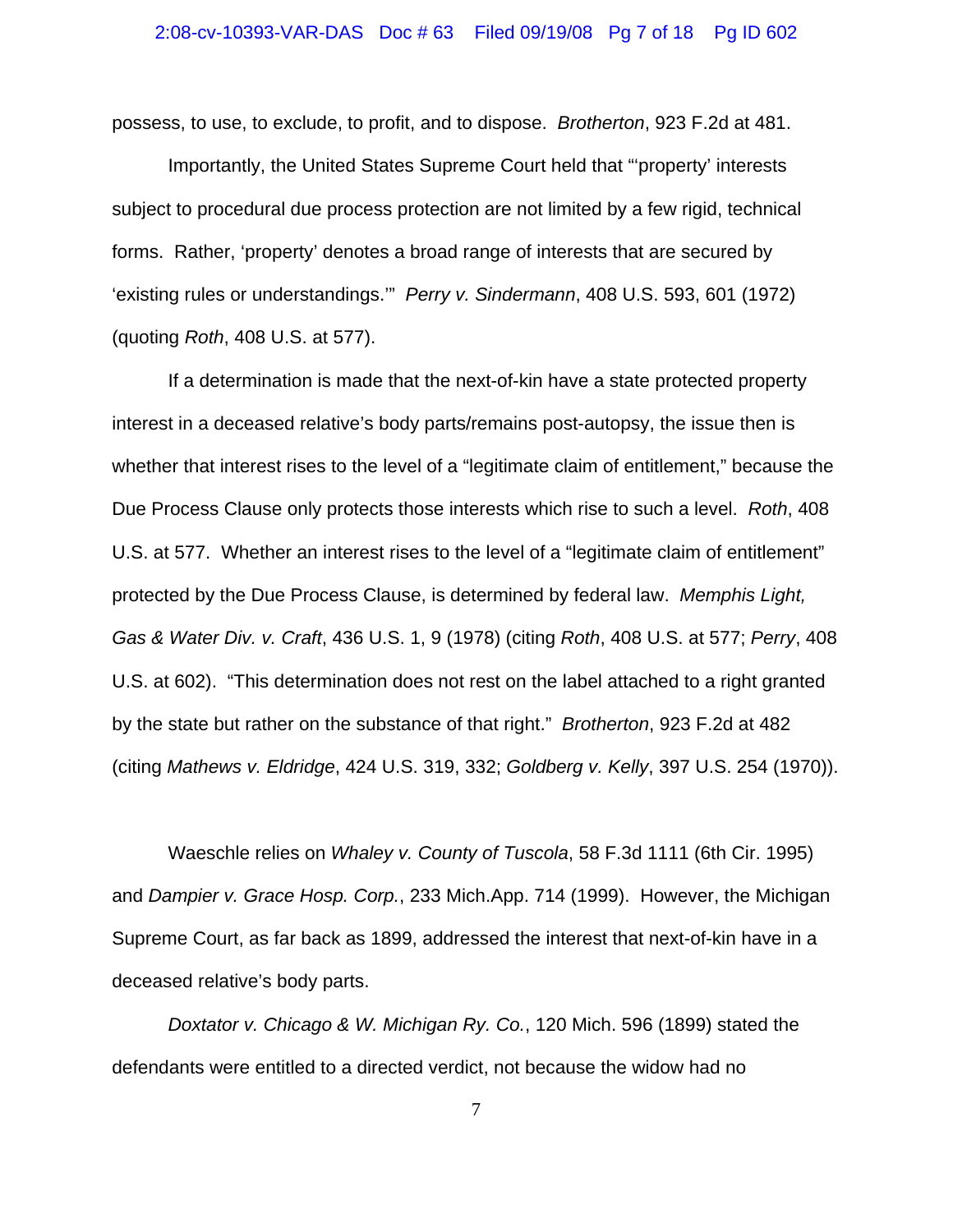possessory interest in her deceased husband's remains, but because she sued the wrong party. In *Doxtator*, Thomas A. Doxtator's ("Mr. Doxtator") legs were crushed while he worked at the Chicago & West Michigan Railway Company ("Railway Company"). *Doxtator*, 120 Mich. at 597-98. Mr. Doxtator's co-workers called an ambulance to take him to the hospital. *Id.* at 598. The doctors knew, upon Mr. Doxtator's arrival, that his injuries were fatal. Nevertheless, Dr. Wooster, a Railway Company employee, amputated Mr. Doxtator's legs. *Id.* at 598-99. After the operation, the orderly of the hospital burned the fragments. *Id.* at 599. Mr. Doxtator's wife sued the Railway Company, which turned the body over to the hospital. The Michigan Supreme Court held that:

the one whose duty it is to care for the body of the deceased is entitled to *possession* of the body, as it is when death comes, and that it is an actionable wrong for another to interfere with that right by withholding the body or mutilating it in any way.

*Id.* at 597 (citations omitted) (emphasis added). In this holding, the court found Dr. Wooster had a duty to operate on Mr. Doxtator, but not the duty to ensure Mr. Doxtator's remains were delivered to his widow when death ensued. *Id.* at 600-01.

In *Keyes v. Konkel*, 119 Mich. 550 (1899), after the undertaker fitted the body for burial, he refused to release it until payment. *Keyes*, 119 Mich. at 550. The Michigan Supreme Court held that next-of-kin have a quasi-property right to control/bury a dead body. *Id.* at 551 (citations omitted). The Court held that the cause of action was "not for the damage to the corpse as property, but damage to the next of kin by infringement of his right to have the body delivered to him for burial without mutilation." *Id.*

*Deeg v. City of Detroit*, 345 Mich. 371 (1956) relies on *Doxtator* to hold plaintiff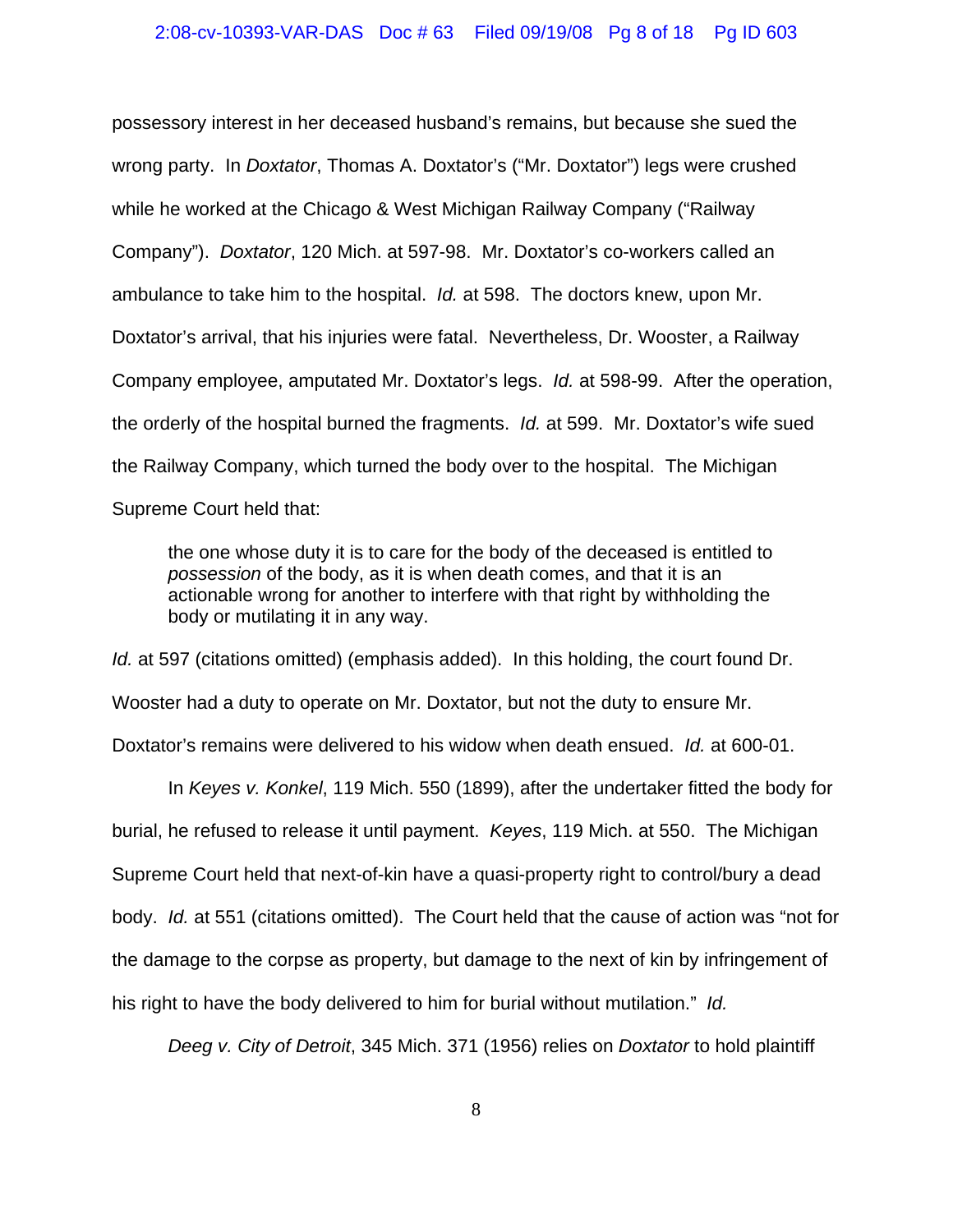had a cause of action when she did not give permission for an autopsy, and organs were removed unnecessarily. *Deeg*, 345 Mich. at 376-77 (rev'd on other grounds).

All of the above cases are long-standing Michigan Supreme Court cases which acknowledge the possessory interest that next-of-kin have in a deceased relative's remains, and that they have a right to the return of body parts.

*Whaley* recognized that Michigan law is substantively identical to Ohio law, but "[Michigan] courts have explicitly held what Ohio courts have not: that the next of kin have a right to possess the body for burial and prevent mutilation." *Whaley*, 58 F.3d at 1114-15.

*Dampier* is simply the latest pronouncement of Michigan courts on the subject; it recognized that plaintiff stated a federal constitutional claim for violation of a property right, *See Dampier*, 233 Mich.App. at 735, and based its holding on *Whaley*, which relied on *Doxtator*, *Keyes* and *Deeg*. The *Dampier* court pointed out an important part of the *Whaley* holding – albeit in a footnote – when it stated that:

the Sixth Circuit Court of Appeals did not believe that the fine distinctions made by the Ohio and Michigan courts regarding the labels to be assigned this right were of any particular significance to its decision and stated that the rights of the next of kin in the body were at the "heart and soul of the common law understanding of 'property.'"

*Id.* at 735 n.3 (quoting *Whaley*, 58 F.3d at 1115).

Further, Michigan statutes address the possessory interest that next-of-kin have in a deceased relative's remains/body parts. *See e.g.*, MCLA §700.3206(1) ("Subject to [MCLA §52.205(5)], a [next-of-kin] is presumed to have the right and power to make decisions about funeral arrangements and the handling, disposition, or disinterment of a decedent's body, including, but not limited to, decisions about cremation, and the right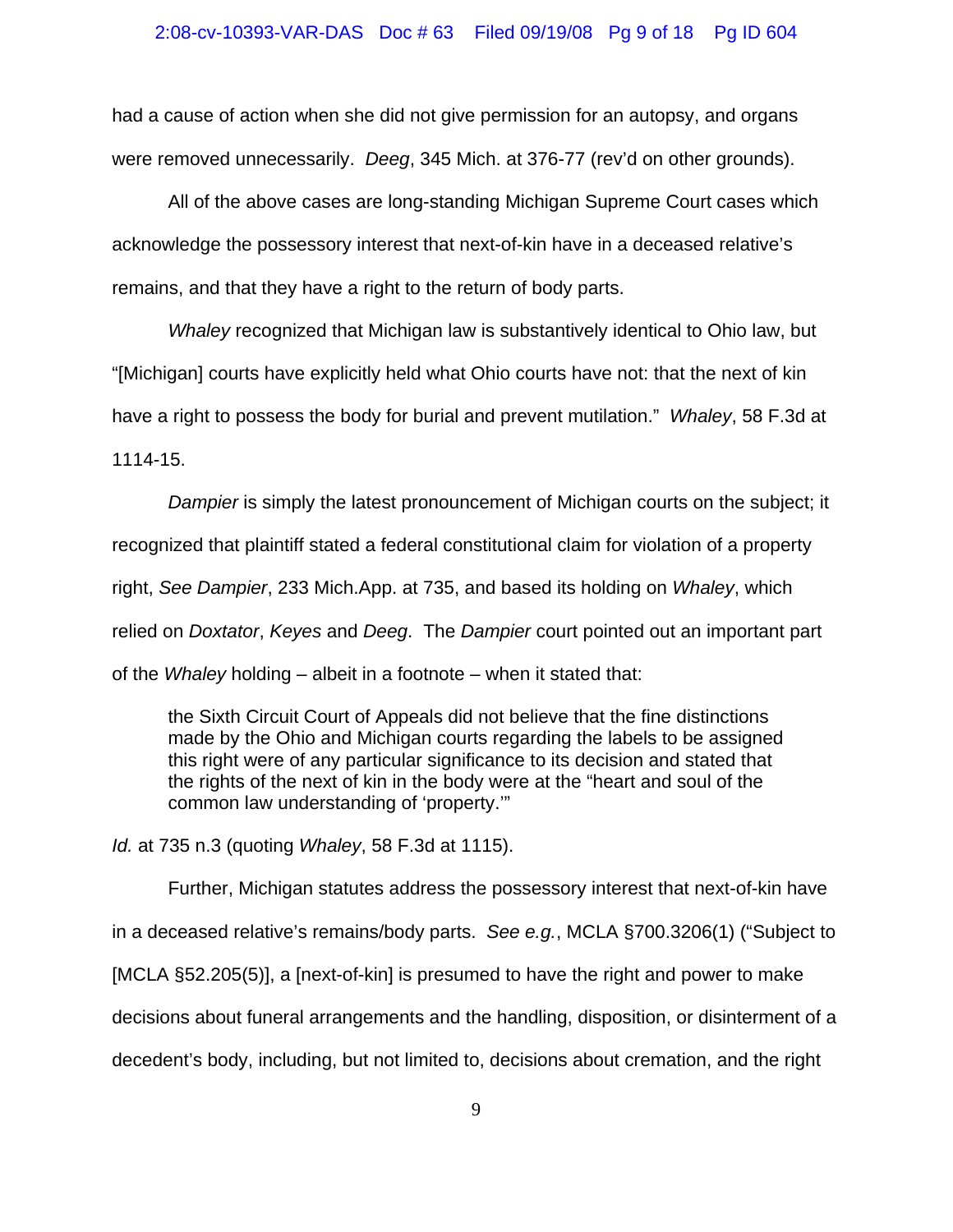#### 2:08-cv-10393-VAR-DAS Doc # 63 Filed 09/19/08 Pg 10 of 18 Pg ID 605

to possess cremated remains of the decedent"); MCLA §52.205(5) ("the medical examiner may retain, *as long as may be necessary*, any portion of the body believed by the medical examiner to be necessary for the detection of any crime") (emphasis added). The power of the medical examiner to retain a deceased person's remains/body parts ends once the cause of death is determined. Upon completion of the autopsy, the next-of-kin are entitled to possession of their deceased relative's remains "as [they are] when death comes" (i.e., the complete body). *See Doxtator*, 120 Mich. at 597.

Based on Michigan Supreme Court precedent, as interpreted by the Sixth Circuit Court of Appeals, this Court holds that Waeschle states a 42 U.S.C. §1983 cause of action under the Fourteenth Amendment Due Process Clause.

The Court is not persuaded by *Albrecht v. Treon*, No. 2008-Ohio-2617 (S.D. Ohio June 5, 2008), relied on by Defendants. This Court's analysis – grounded in whether Waeschle has a property interest in her mother's remains – does not depend on whether Weins's brain was removed pursuant to a statutorily mandated autopsy or for a charitable purpose. Also, *Albrecht* was decided under Ohio law, and the Ohio General Assembly had enacted a statute which classified autopsy specimens as "medical waste" and authorized the coroner to dispose of it as such.

Defendants characterize the holding in *Keyes* as mere dicta which cannot be relied on by this Court as a definitive statement by the Michigan Supreme Court regarding the rights of family members to the body parts of deceased relatives.

The Court disagrees. In *Keyes*, plaintiff brought a replevin action, which was the correct cause of action to recover personal goods or chattel unlawfully taken. The Court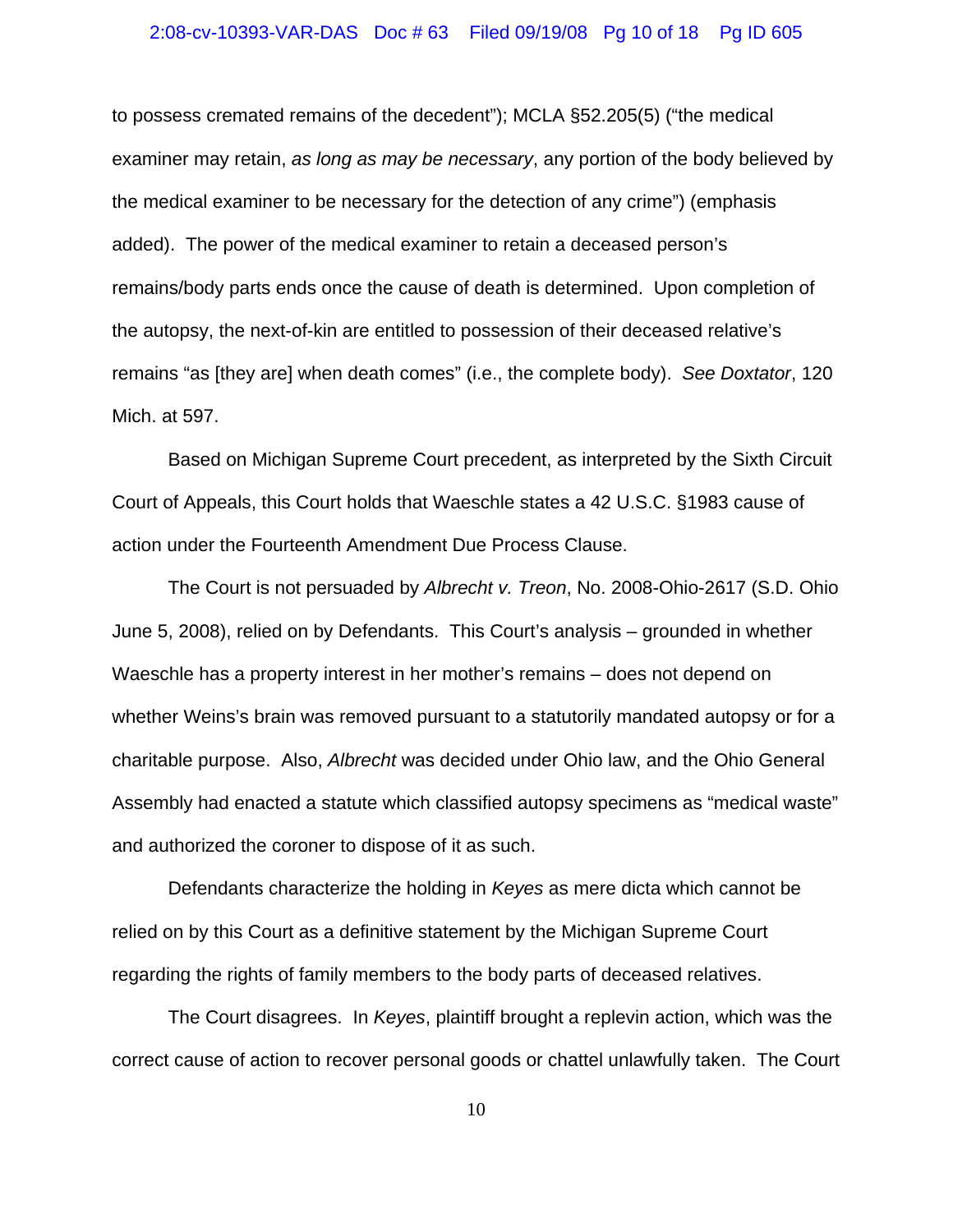#### 2:08-cv-10393-VAR-DAS Doc # 63 Filed 09/19/08 Pg 11 of 18 Pg ID 606

necessarily had to determine that the corpse did not fall into the category of personal goods or chattel; rather, the court found that defendant infringed on the right of the nextof-kin to have the body delivered to him for burial without mutilation. *See Keyes*, 119 Mich. at 550-51.

Similarly, the holding in *Deeg* was not dicta. Two questions were presented in that appeal: Did the widow have a cause of action for mutilation when no one authorized an autopsy and organs were removed; and, if so, did her cause of action survive her own death? Critical to the court's holding on the first question was that there was a person entitled to the possession, control and burial of the body; otherwise, there could not have been a finding that there was a duty to not unlawfully and intentionally mutilate it. *See Deeg*, 345 Mich. at 375. This critical holding also was the underpinning of the court's second holding: that because it was a personal right to possession, the right did not survive the widow's own death. *See id.* at 379.

Finally, the Court believes the language in *Doxtator* was not dicta. The *Doxtator* court could not have reached the issue of whether Dr. Wooster had the duty to return Mr. Doxtator's body to his widow when death ensued, if Michigan did not recognize the next-of-kin's right to a deceased relative's remains/body parts.

The Sixth Circuit Court of Appeals confirms that the Michigan Supreme Court's holding regarding a next-of-kin's interest in a deceased relative's remains/body parts is not dicta. *See Whaley*, 58 F.3d at 115 ("The Supreme Court of Michigan has repeatedly held that the next of kin '[are] entitled to possession of the body as it is when death comes, and that it is an actionable wrong for another to interfere with that right by withholding the body or mutilating it any way'") (citing *Doxtator*, 120 Mich. at 597;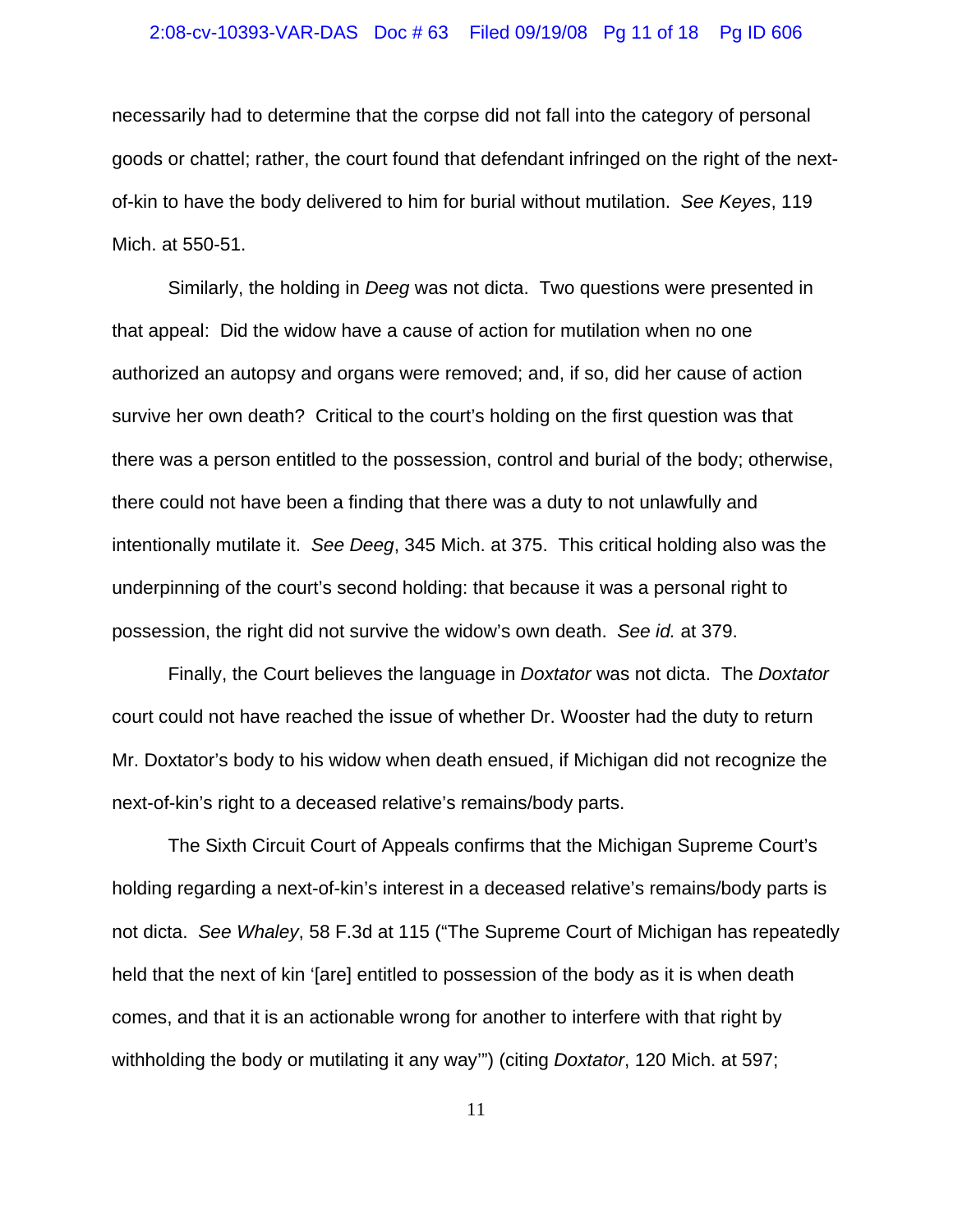*Keyes*, 119 Mich. at 551; *Deeg*, 345 Mich. at 376).

Since this Court is not limited in its review to state supreme court decisions, but can look to "other indicia of state law," such as appellate decisions, *See Brotherton*, 923 F.2d at 480, the Court is further persuaded that Michigan recognizes that next-of-kin have some property interest in the remains of deceased relatives. Waeschle alleges the existence of "rules and understandings" which justify her "legitimate claim of entitlement" to her mother's body parts. *See Perry*, 408 U.S. at 601-03 ("A person's interest . . . is a 'property' interest for due process purposes if there are . . . rules or mutually explicit understandings that support his claim . . . and that he may invoke at a hearing").

Although the facts in prior precedent are not directly on point, there is a close correspondence between prior precedent and Waeschle's case. The Court finds this nexus is sufficient to support Waeschle's Fourteenth Amendment due process claim.

## **B. No Reason to Certify a Question to the Michigan Supreme Court**

"When a federal court . . . considers a question that Michigan law may resolve and that is not controlled by Michigan Supreme Court precedent, the court may . . . certify the question to the Michigan Supreme Court." MCR 7.305(B)(1).

This Court finds no question that Michigan law may resolve is presented here. The property right is sufficiently established, and whether that right rises to the level of a "legitimate claim of entitlement," protected by the Due Process Clause of the Fourteenth Amendment, is a matter of federal law. *See Memphis Light, Gas & Water Div.*, 436 U.S. at 9.

Further, the Court declines to certify a question to the Michigan Supreme Court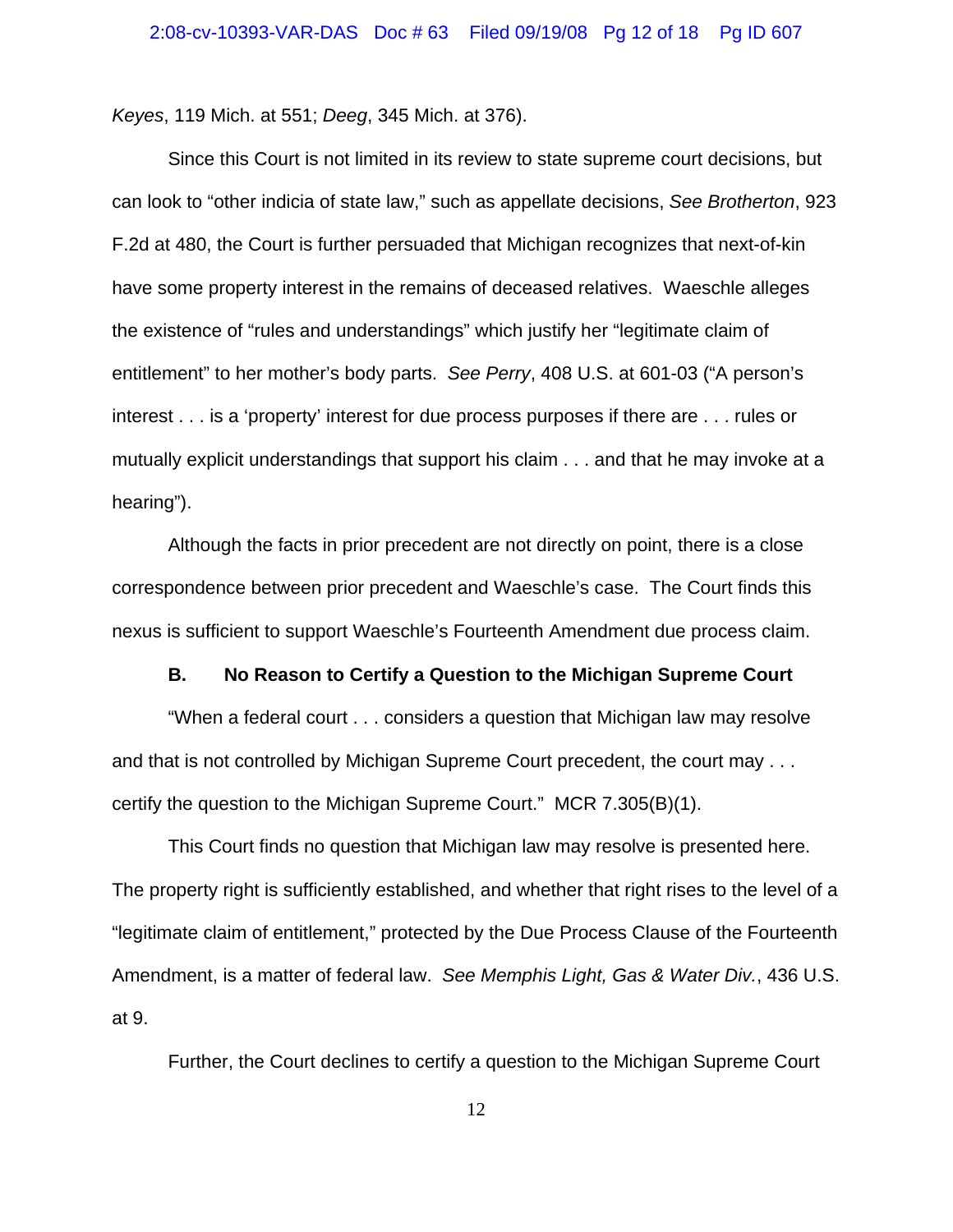### 2:08-cv-10393-VAR-DAS Doc # 63 Filed 09/19/08 Pg 13 of 18 Pg ID 608

simply because the facts of Waeschle's case are similar to *Albrecht*, where the court did certify a question to the Ohio Supreme Court. When *Albrecht* was decided, the Ohio Supreme Court had not considered whether next-of-kin have a property interest in a deceased relative's remains/body parts. Importantly, the Michigan Supreme Court decided that issue in 1899.

There is a genuine issue of material fact regarding whether Defendants violated Waeschle's due process right to notice that Weins's remains did not contain her brain.

## **V. CLEARLY ESTABLISHED CONSTITUTIONAL RIGHT**

In addition to Waeschle's burden to prove Defendants violated a constitutional right, Waeschle must prove the right is "clearly established." *See Saucier v. Katz*, 533 U.S. 194, 200-01 (2001). The Court must decide: (1) did Waeschle identify a clearly established constitutional right that was violated?; and (2) whether Defendants reasonably should have known their conduct was in violation of that right. *Collins v. Crabbe*, 1999 WL 55279 at \*2 (6th Cir. Jan. 12, 1999) (citing *Johnson v. Estate of Laccheo*, 935 F.2d 109, 111 (6th Cir. 1991)); *see also Durham v. Nu'Man*, 97 F.3d 862, 868 (6th Cir. 1996):

For a right to be "clearly established," the contours of the right must be sufficiently clear that a reasonable official would understand that his or her conduct violates that right. The unlawfulness of the official or employee's conduct must be *apparent* in light of pre-existing law. A right is not considered clearly established unless it has been authoritatively decided by the United States Supreme Court, the Court of Appeals, or the highest court of the state in which the alleged constitutional violation occurred.

(citations omitted) (emphasis added).

If Waeschle's constitutional right is not a clearly established right, Defendants are entitled to qualified immunity. *See Harlow v. Fitzgerald*, 457 U.S. 800, 818 (1982)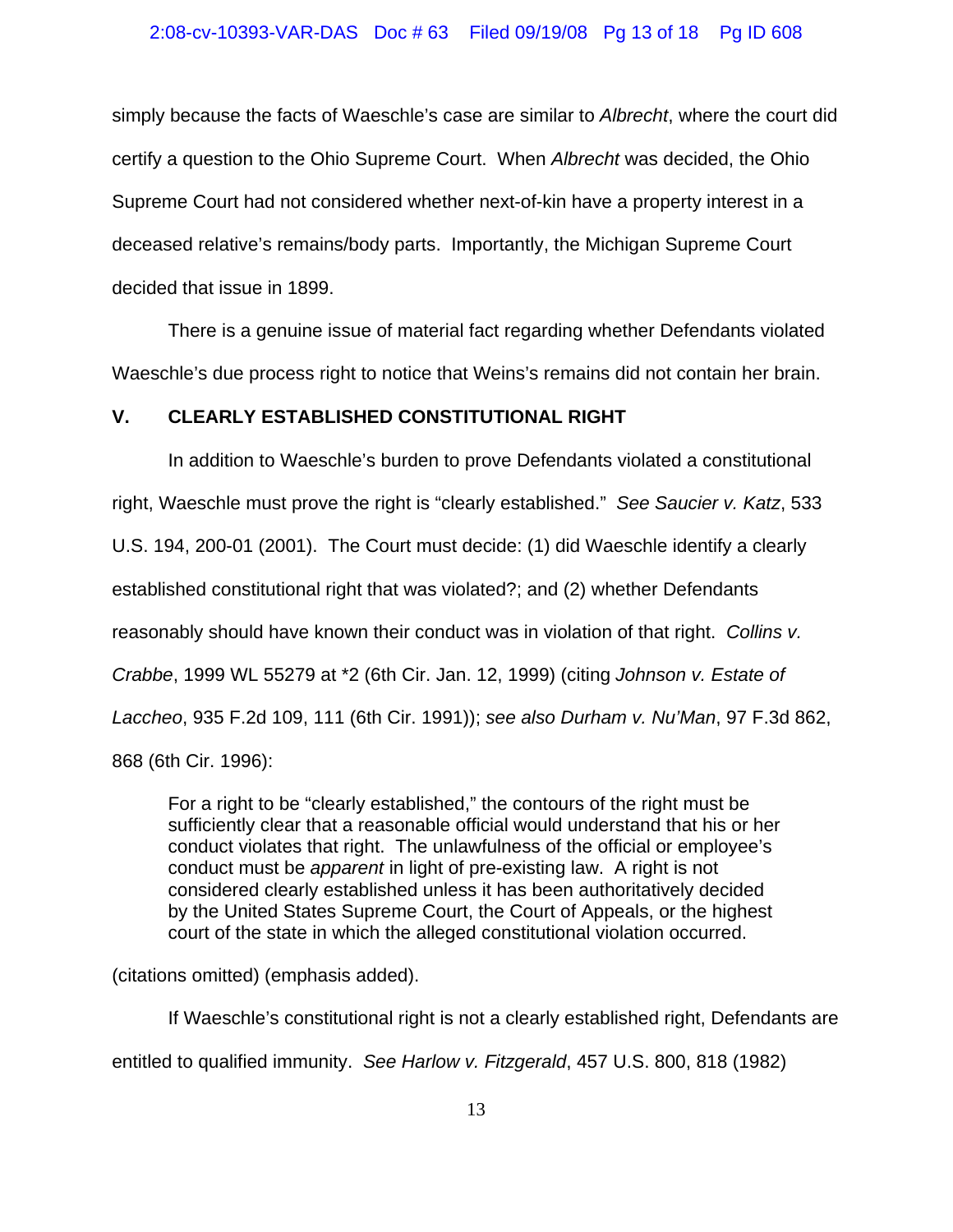#### 2:08-cv-10393-VAR-DAS Doc # 63 Filed 09/19/08 Pg 14 of 18 Pg ID 609

(citations omitted). And, summary judgment on Waeschle's due process claim is appropriate. *See Poe v. Haydon*, 853 F.2d 418, 425 (6th Cir. 1988) (citing *Green v. Carlson*, 826 F.2d 647, 652 (7th Cir. 1987)).

Citing *Blake v. Wright*, 179 F.3d 1003 (6th Cir. 1999), Defendants argue that Waeschle's constitutional right was not clearly established because they acted under the authority of a Michigan statute. *See Blake*, 179 F.3d at 1010-13 (holding defendant is entitled to qualified immunity for a statutory violation if the law is not clearly established).

The Court finds that Waeschle's constitutional right to notice that she did not receive Weins's brain is clearly established for two reasons. First, the Michigan Court of Appeals authoritatively decided that the next-of-kin have a cognizable claim under the Fourteenth Amendment for violation of the right to a deceased relative's body, *See Dampier*, 233 Mich.App. at 737, therefore, "[t]he unlawfulness of [Defendants'] conduct [was] apparent in light of pre-existing law." *See Durham*, 97 F.3d at 688.

Second, Michigan law authorizes autopsies and the removal/retention of organs "as long as may be necessary" for forensic examination when a criminal investigation is pending. *See* MCLA §§ 52.202(1); 52.205(5). This language presumes that the retention is for a limited period of time. Defendants do not cite a Michigan statute that gives them the authority to release a deceased person's body and not inform the nextof-kin that an organ is missing. Nor do they cite a statute that allows retention beyond the time necessary for forensic examination.

Indeed, Michigan law favors the release of a deceased person's complete body to the next-of-kin. *See* MCLA §52.205(4) ("The medical examiner shall . . . notify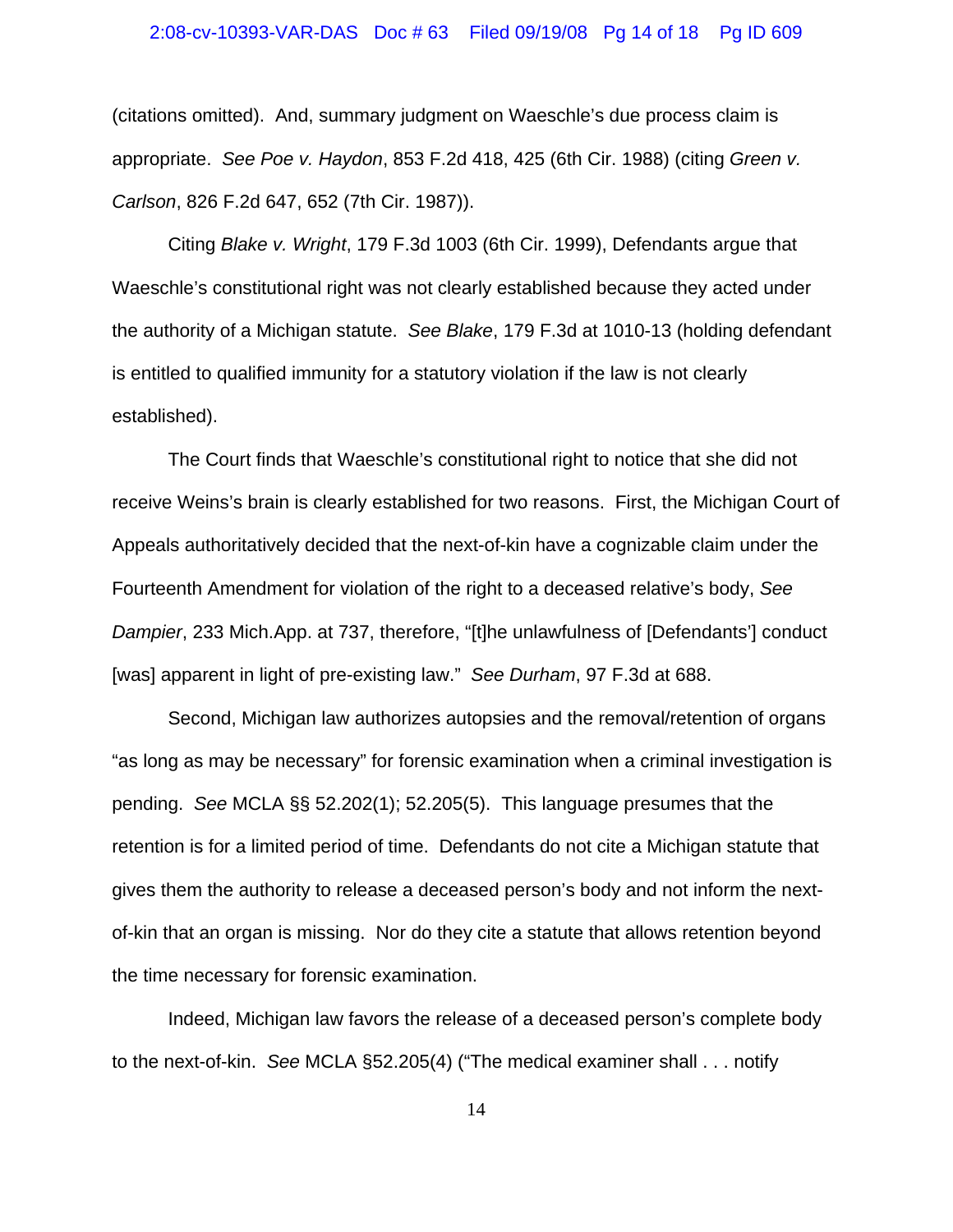#### 2:08-cv-10393-VAR-DAS Doc # 63 Filed 09/19/08 Pg 15 of 18 Pg ID 610

immediately as compassionately as possible the next of kin of the death and the body"); MCLA §52.205(5) ("The county medical examiner shall, after any required examination or autopsy, promptly deliver or return the body to relatives or representatives of the deceased"); *see also Whaley*, 58 F.3d at 1115 (Michigan law provides the next-of-kin with a "right to possess the body for burial and prevent its mutilation").

Based on Michigan's clearly established law that the next-of-kin have an interest in their deceased relative's remains/body parts, Defendants reasonably should have known they were violating Waeschle's right when Weins's brain was removed/retained without notice to Waeschle.

#### **VI. STATE LAW CLAIMS**

## **A. Negligent Infliction of Emotional Distress**

Waeschle can only recover for negligent infliction of emotional distress if she "witnesse[d] negligent injury to a third person and suffer[ed] mental disturbance as a result." *See Duran v. Detroit News, Inc.*, 200 Mich.App. 622, 629 (1993).

Waeschle's negligent infliction of emotional distress claim fails to state a claim upon which relief can be granted and is dismissed for two reasons. First, Waeschle does not allege that she witnessed a negligent injury to Weins. The stated cause of action is removal of body parts and failure to give notice of the removal, and retention of body parts.

Second, negligent infliction of emotional distress is not the appropriate cause of action for the failure to notify family members that their deceased relative's body does not have all of its organs.

## **B. Intentional Infliction of Emotional Distress**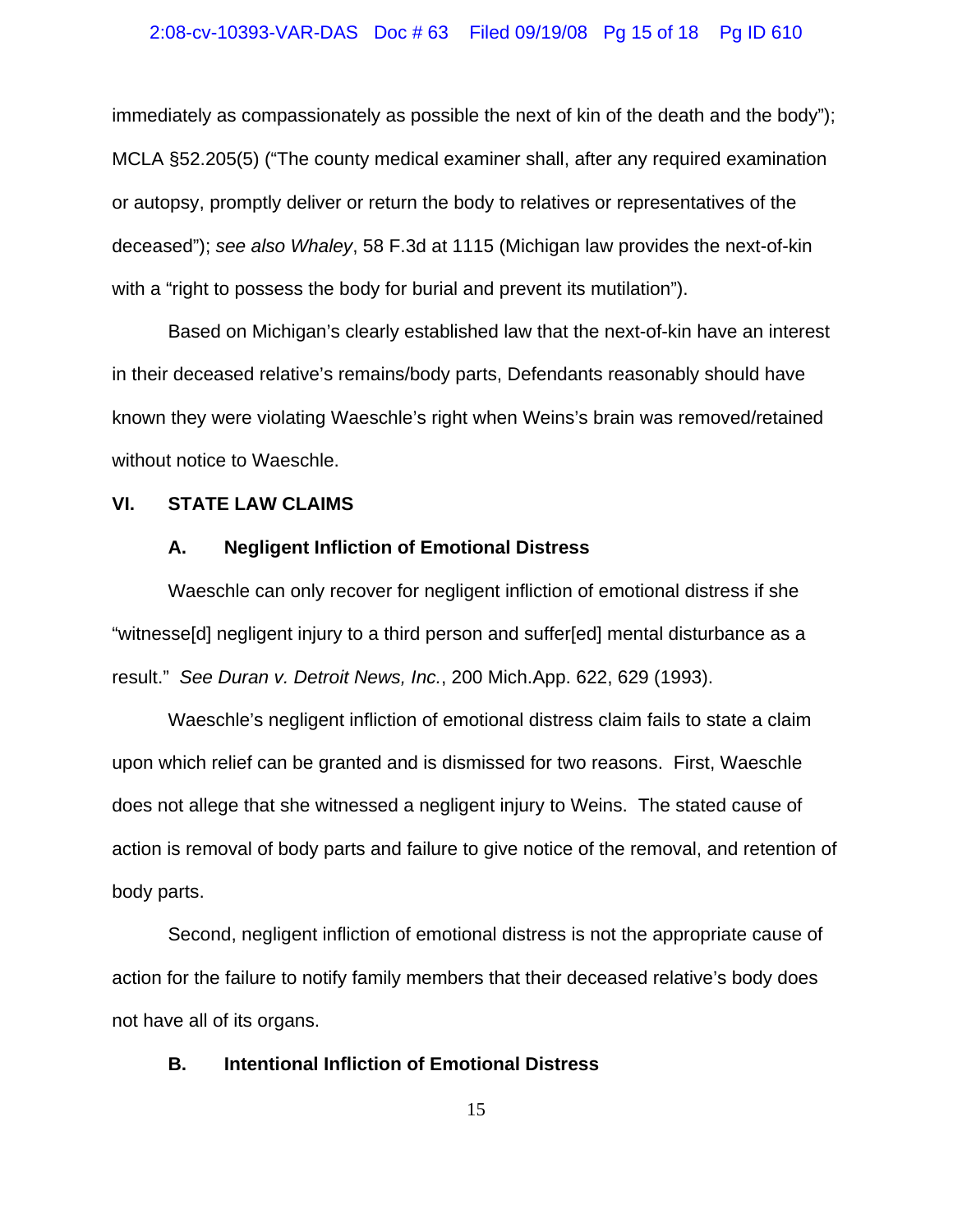#### 2:08-cv-10393-VAR-DAS Doc # 63 Filed 09/19/08 Pg 16 of 18 Pg ID 611

When the Court construes Waeschle's Complaint liberally in her favor and accepts all factual allegations as true, *See Miller*, 50 F.3d at 377, her intentional infliction of emotional distress claim fails as a matter of law. The Complaint contains the "bare assertion of legal conclusions" insufficient to survive a motion to dismiss. *See DeLorean*, 991 F.2d at 1240*.* For example, Waeschle's Complaint simply alleges that "each next-of-kin will have a cause of action for . . . intentional infliction of emotional distress."

Even if Waeschle's Complaint alleged "direct or inferential allegations respecting all the material elements to sustain a recovery [for intentional infliction of emotional distress]," *See id.*, Waeschle's claim would still fail as a matter of law.

To succeed on her claim for intentional infliction of emotional distress, Waeschle must prove: (1) extreme and outrageous conduct; (2) intent or recklessness; (3) causation; and (4) severe emotional distress. *Roberts v. Auto-Owners Ins. Co.*, 422 Mich. 594, 602 (1985). Liability has only been found:

where the conduct has been so outrageous in character, and so extreme in degree, as to go beyond all possible bounds of decency, and to be regarded as atrocious, and utterly intolerable in a civilized community. Generally, the case is one in which the recitation of the facts to an average member of the community would arouse resentment against the actor, and lead him to exclaim, "Outrageous!"

*Id.* at 602-03 (quoting Restatement (Second) of Torts §46, comment d, p. 72-73).

"It is generally the duty of the trial court to determine whether a defendant's alleged conduct may reasonably be regarded as so 'outrageous.' Where reasonable minds may differ, the question is for the jury." *Garretson v. City of Madison Heights*, 407 F.3d 789, 799 (6th Cir. 2005) (internal citation omitted).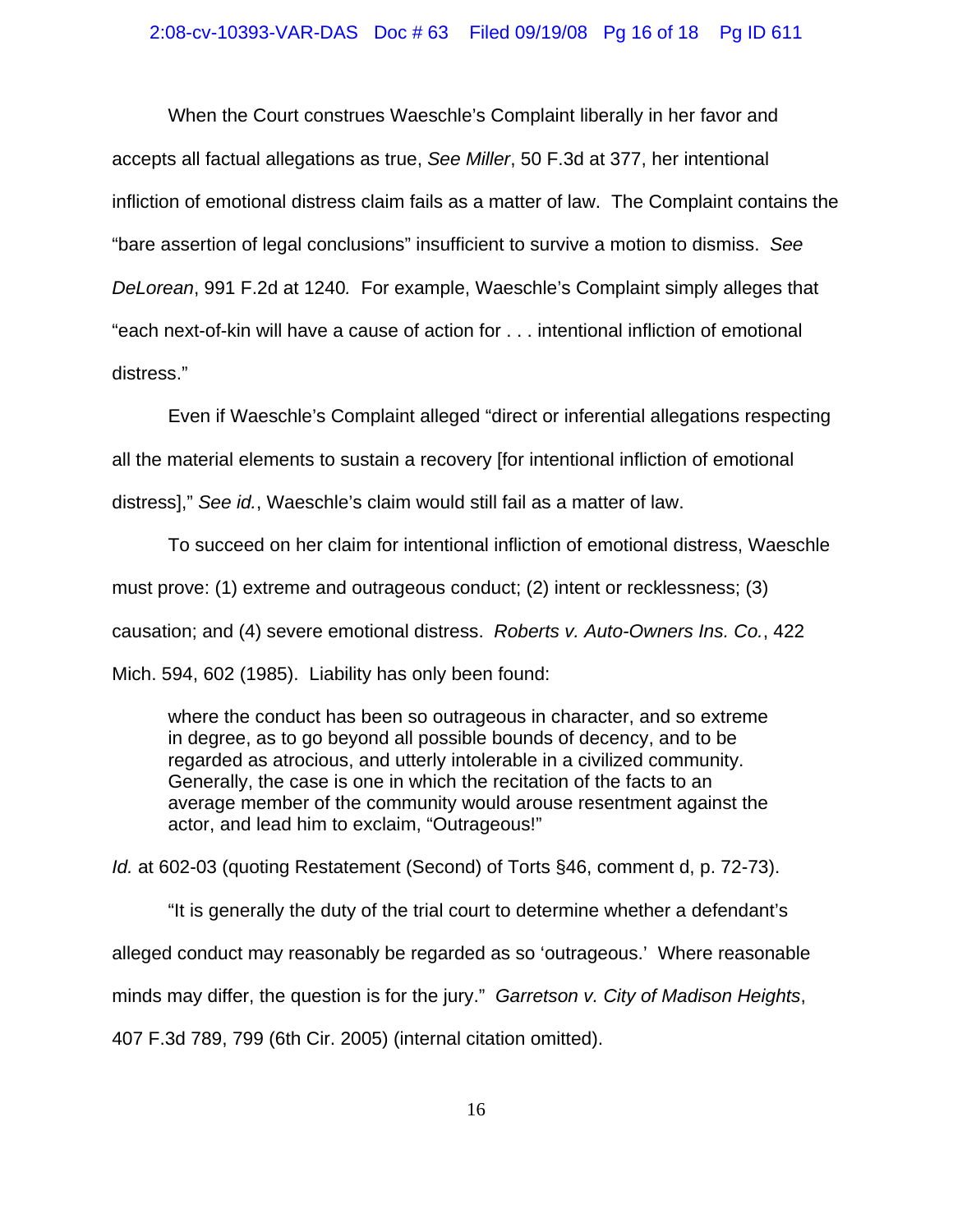## 2:08-cv-10393-VAR-DAS Doc # 63 Filed 09/19/08 Pg 17 of 18 Pg ID 612

It is not "utterly intolerable in a civilized community," *See Roberts*, 422 Mich. at 603, to retain a deceased person's brain for further examination after the completion of a lawful autopsy without notifying the next-of-kin. Indeed, the statute authorizes the removal and retention of body parts "as long as may be necessary . . . for the detection of . . . crime." MCLA §52.205(5).

## **C. Additional State Law Claim**

Waeschle contended at oral argument that under established precedent, she has a state law claim for the retention and destruction of her mother's body part without notice. This may be true, but neither negligent nor intentional infliction of emotional distress is the correct cause of action.

### **VII. CONCLUSION**

Defendants' motion for summary judgment is **GRANTED IN PART AND DENIED IN PART**.The Court dismisses Waeschle's state law claims of negligent infliction of emotional distress and intentional infliction of emotional distress. Waeschle's case, on behalf of herself and others similarly situated, will proceed on the 42 U.S.C. §1983 due process claim.

## **IT IS ORDERED**.

s/Victoria A. Roberts Victoria A. Roberts United States District Judge

Dated: September 19, 2008